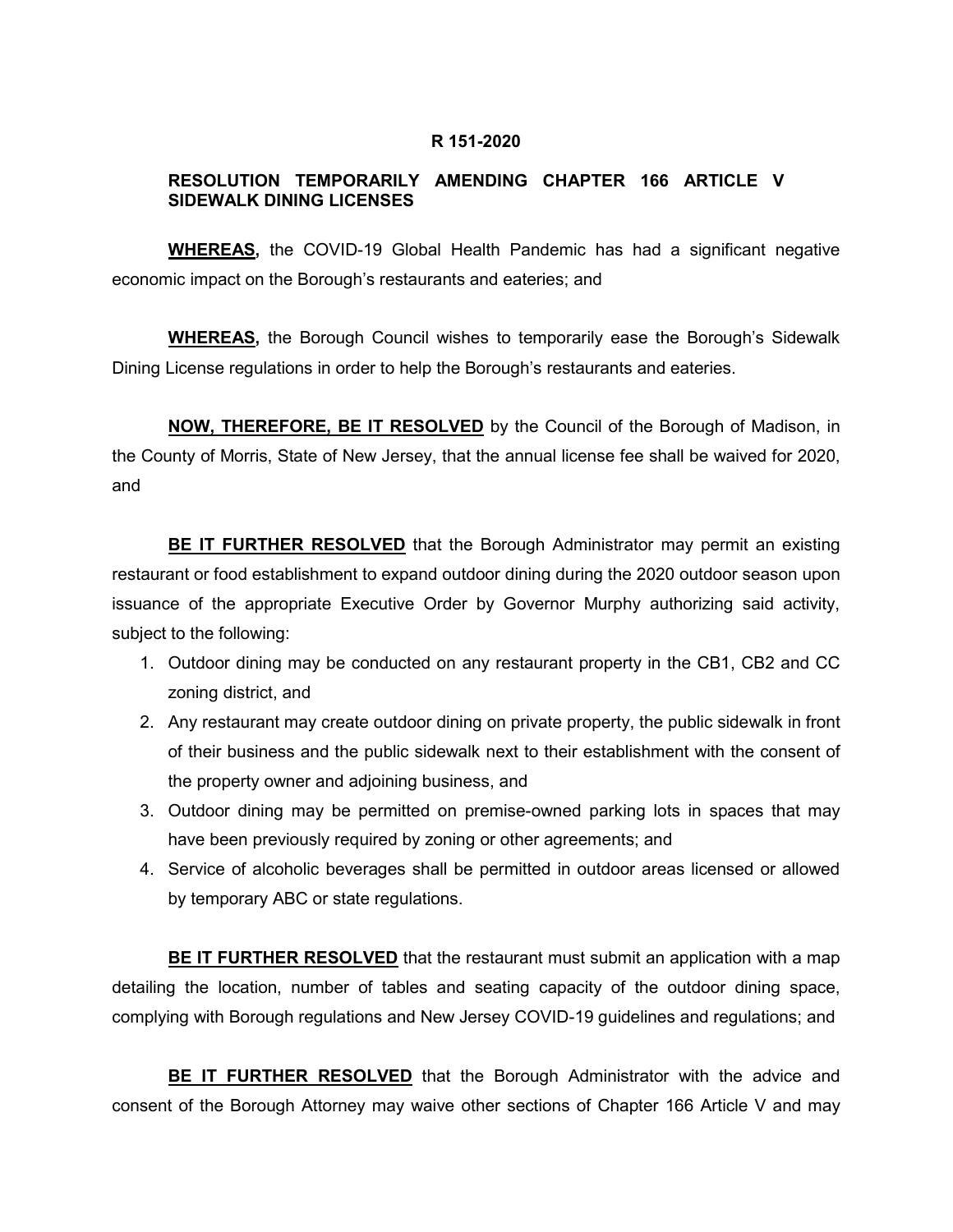enact other regulations as appropriate to maintain order, enhance public safety and to help Borough restaurants and eateries that are economically impacted by the COVID-19 Global Health Pandemic.

> ADOPTED AND APPROVED May 27, 2020

 $\frac{1}{2}$  , and the set of the set of the set of the set of the set of the set of the set of the set of the set of the set of the set of the set of the set of the set of the set of the set of the set of the set of the set ROBERT H. CONLEY, Mayor

Attest:

 $\overline{\phantom{a}}$  , where  $\overline{\phantom{a}}$  , where  $\overline{\phantom{a}}$  ,  $\overline{\phantom{a}}$  ,  $\overline{\phantom{a}}$  ,  $\overline{\phantom{a}}$  ,  $\overline{\phantom{a}}$  ,  $\overline{\phantom{a}}$  ,  $\overline{\phantom{a}}$  ,  $\overline{\phantom{a}}$  ,  $\overline{\phantom{a}}$  ,  $\overline{\phantom{a}}$  ,  $\overline{\phantom{a}}$  ,  $\overline{\phantom{a}}$  ,  $\overline{\phantom{a}}$  , ELIZABETH OSBORNE, Borough Clerk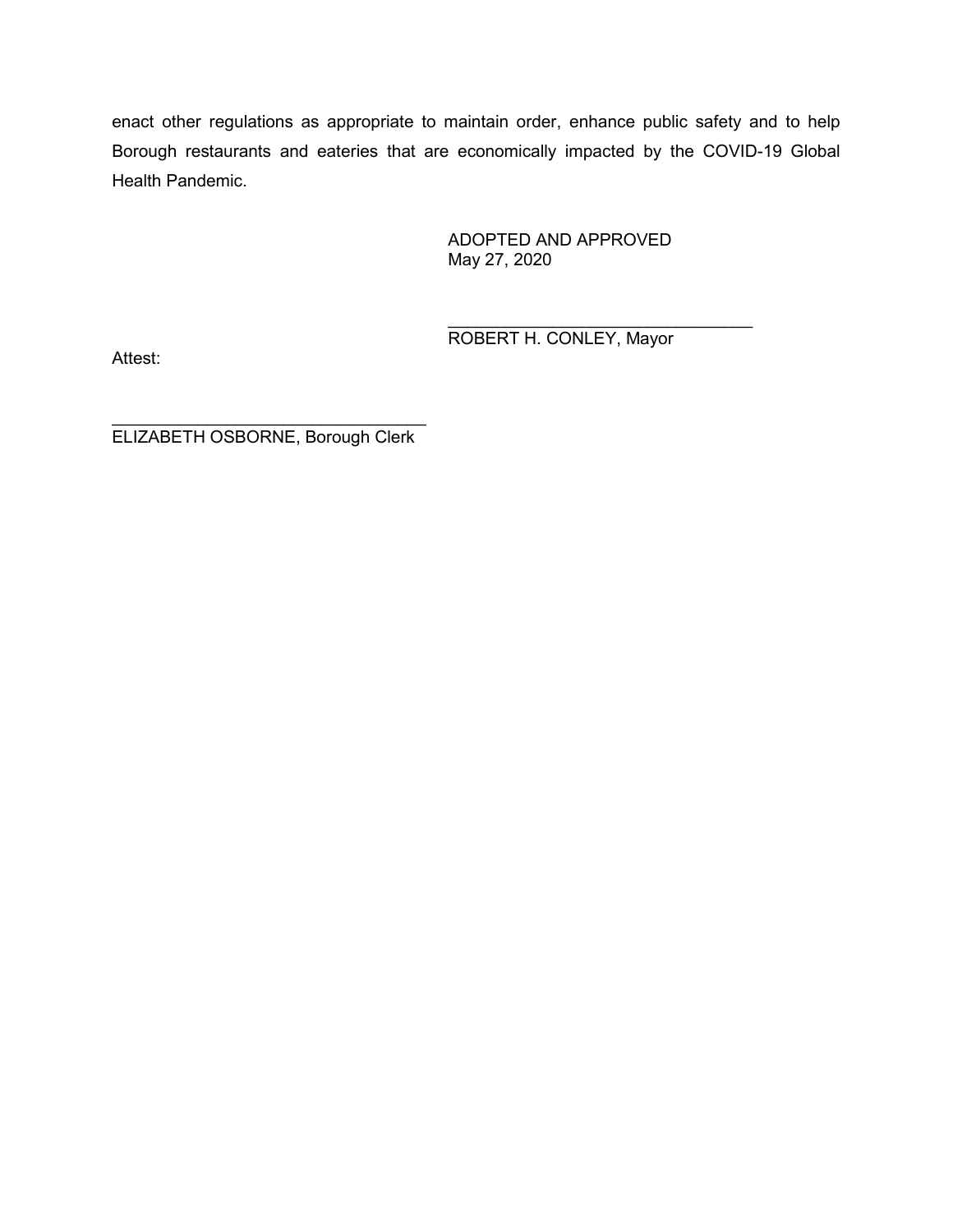#### **R 153-2020**

### **RESOLUTION OF THE BOROUGH OF MADISON AUTHORIZING SIDEWALK SALES**

**WHEREAS**, the extensive interactions that would happen from in-store retail operations continues to present a significant risk, and the restrictions on in-store operations for non-essential retail businesses cannot be lifted at this time; and

**WHEREAS**, Executive Order 142, signed by Governor Murphy May 13, 2020, permits curbside pickup at non-essential retail businesses to avoid unnecessary contact between customers and staff in enclosed spaces, and instead allows for limited contact while allowing business to provide goods, while following CDC guidelines, including wearing face masks, and gloves and providing for proper social distancing; and

**WHEREAS**, Madison's downtown retail businesses have requested permission to set up tables and merchandise in the downtown area, in order to provide non-essential goods.

**NOW, THEREFORE, BE IT RESOLVED**, by the Council of the Borough of Madison, County of Morris, State of New Jersey, that downtown retail businesses are hereby authorized to set up tables and merchandise in the downtown area upon issuance of the appropriate Executive Order by Governor Murphy authorizing said activity and that the sidewalk ordinance is hereby waived for this purpose.

> ADOPTED AND APPROVED May 27, 2020

ROBERT H. CONLEY, Mayor

\_\_\_\_\_\_\_\_\_\_\_\_\_\_\_\_\_\_\_\_\_\_\_\_\_\_\_\_\_

Attest:

ELIZABETH OSBORNE, Borough Clerk

\_\_\_\_\_\_\_\_\_\_\_\_\_\_\_\_\_\_\_\_\_\_\_\_\_\_\_\_\_\_\_\_\_\_\_